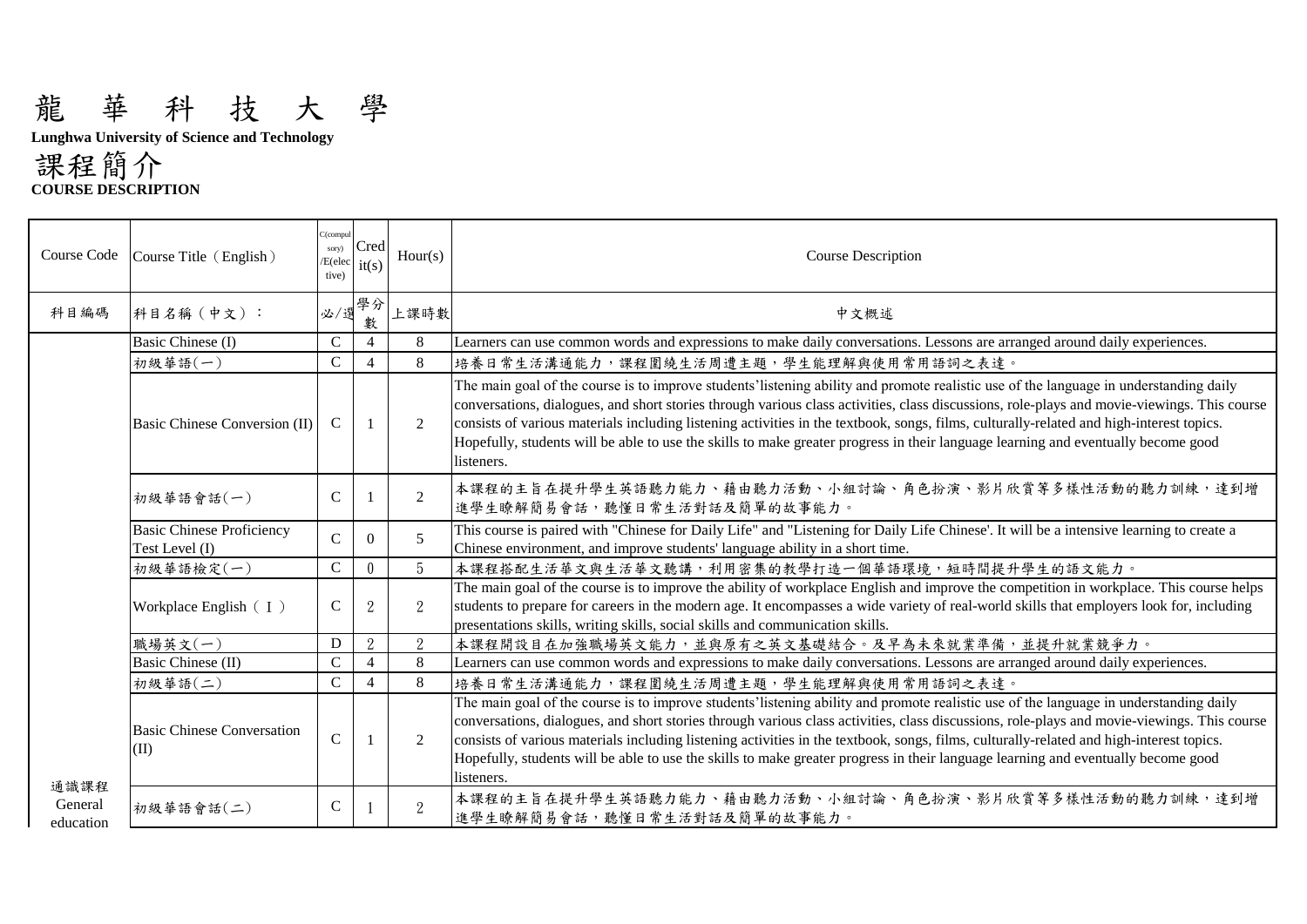| course | <b>Basic Chinese Proficiency</b><br>Test Level (II) | $\mathsf{C}$ | $\theta$       | 5               | This course is paired with "Chinese for Daily Life" and "Listening for Daily Life Chinese'. It will be a intensive learning to create a<br>Chinese environment, and improve students' language ability in a short time.                                                                                                                                                                                                                                                                                                                                                                                                                          |
|--------|-----------------------------------------------------|--------------|----------------|-----------------|--------------------------------------------------------------------------------------------------------------------------------------------------------------------------------------------------------------------------------------------------------------------------------------------------------------------------------------------------------------------------------------------------------------------------------------------------------------------------------------------------------------------------------------------------------------------------------------------------------------------------------------------------|
|        | 初級華語檢定(二)                                           | $\mathsf{C}$ | $\theta$       | $5\overline{)}$ | 本課程搭配生活華文與生活華文聽講,利用密集的教學打造一個華語環境,短時間提升學生的語文能力。                                                                                                                                                                                                                                                                                                                                                                                                                                                                                                                                                                                                   |
|        | Workplace English (II)                              | $\mathsf{C}$ | $\overline{2}$ | $\overline{2}$  | The main goal of the course is to improve the ability of workplace English and improve the competition in workplace. This course helps<br>students to prepare for careers in the modern age. It encompasses a wide variety of real-world skills that employers look for, including<br>presentations skills, writing skills, social skills and communication skills.                                                                                                                                                                                                                                                                              |
|        | 職場英文(二)                                             | $\mathbf C$  | 2              | $\overline{2}$  | 本課程開設目在加強職場英文能力,並與原有之英文基礎結合。及早為未來就業準備,並提升就業競爭力。                                                                                                                                                                                                                                                                                                                                                                                                                                                                                                                                                                                                  |
|        | Intermediate Chinese (I)                            | $\mathbf C$  | $\overline{3}$ | 6               | Learners can use common words and expressions to make daily conversations. Lessons are arranged around daily experiences.                                                                                                                                                                                                                                                                                                                                                                                                                                                                                                                        |
|        | 中級華語(一)                                             | $\mathsf{C}$ | $\mathfrak{Z}$ | 6               | 培養日常生活溝通能力,課程圍繞生活周遭主題,學生能理解與使用常用語詞之表達。                                                                                                                                                                                                                                                                                                                                                                                                                                                                                                                                                                                                           |
|        | <b>Intermediate Chinese</b><br>Conversation(I)      | $\mathbf C$  | 3              | 3               | The main goal of the course is to improve students' listening ability and promote realistic use of the language in understanding daily<br>conversations, dialogues, and short stories through various class activities, class discussions, role-plays and movie-viewings. This course<br>consists of various materials including listening activities in the textbook, songs, films, culturally-related and high-interest topics.<br>Hopefully, students will be able to use the skills to make greater progress in their language learning and eventually become good<br>listeners.                                                             |
|        | 中級華語會話(一)                                           | $\mathsf{C}$ | 3              | $\overline{3}$  | 本課程的主旨在提升學生英語聽力能力、藉由聽力活動、小組討論、角色扮演、影片欣賞等多樣性活動的聽力訓練,達到增<br>進學生瞭解簡易會話,聽懂日常生活對話及簡單的故事能力。                                                                                                                                                                                                                                                                                                                                                                                                                                                                                                                                                            |
|        | Workplace Ethics                                    | $\mathsf{C}$ | $\overline{2}$ | $\overline{2}$  | Ethics talks about the basic virtue and morality for interactions between people and people, people and society, society and society. It's<br>the task of the greatest urgency at present for college students in Taiwan.<br>The course covers several critical topics, including introduction to ethics, basic concepts on professional ethics, basic concepts<br>on engineering ethics, basic concepts on business ethics, basic concepts on environmental ethics, ethics and law, ethic issues in the<br>contemporary society. Speeches and group studies are also necessary and shall widen the knowledge into the real actions in students' |
|        | 職場倫理                                                | $\mathsf{C}$ | $\mathcal{L}$  | $\overline{2}$  | 本課程將針對各類工作職場所需之行為規範提出深入淺出的說明,內容包含「倫理學的基本概念」、「職場倫理初探"」、<br>「工程倫理初探」、「企業倫理初探」、「倫理冯法律初探」、「環境倫理概念」、「當代社會的倫理議題」、等主題,亦<br>邀請學者專家進行兩場專題演講,並以生活化之議題進行個案研討,激發學生學習冰趣,深化教學效果。                                                                                                                                                                                                                                                                                                                                                                                                                                                                               |
|        | <b>Electronic Circuits</b>                          | $\mathbf C$  | 3              | $\overline{3}$  | The semiconductor characteristics and operation of diode, BJT and FET devices are first discussed. Then the design methodology of DC<br>biasing and the analysis technology of amplifiers are described. The content of the course is as follows. 1.Discuss the properties of<br>device semiconductor 2.Analyze the diode circuits 3.Describe the field-effect transistors amplifiers 4.Discuss the bipolar junction<br>transistors amplifiers                                                                                                                                                                                                   |
|        | 電子電路學                                               | $\mathsf{C}$ | 3              | 3               | 本課程介紹元件半導體特性,主要聚焦在二極體、BJT和FET等,並且對於元件半導體特性、如何設計直流偏壓,分析放大器<br>等各項知識。課程內容主要包含以下:1.介紹元件半導體特性 2.分析二極體電路3.描述場效電晶體放大器 4.說明雙接面電<br>晶體放大器                                                                                                                                                                                                                                                                                                                                                                                                                                                                                                                |
|        | Electronic Circuits Lab.                            | $\mathsf{C}$ | 3              | $\overline{4}$  | The semiconductor characteristics and operation of diode, BJT and FET devices are first discussed. Then the design methodology of DC<br>biasing and the analysis technology of amplifiers are described. The content of the course is as follows. 1. Discuss the properties of<br>device semiconductor 2. Analyze the diode circuits 3. Describe the field-effect transistors amplifiers 4. Analyze the characteristics for the<br>bipolar junction transistors 5. Discuss the bipolar junction transistors amplifiers                                                                                                                           |
|        | 電子電路學實習                                             | ${\bf C}$    | 3              | $\overline{4}$  | 本課程介紹元件半導體特性,主要聚焦在二極體、BJT和FET等,並且對於元件半導體特性、如何設計直流偏壓,分析放大器<br>等各項知識。課程內容主要包含以下:1.介紹元件半導體特性 2.分析二極體電路 3.描述場效電晶體放大器 4.分析雙接面電<br>晶體特性 5. 說明雙接面電晶體放大器                                                                                                                                                                                                                                                                                                                                                                                                                                                                                                 |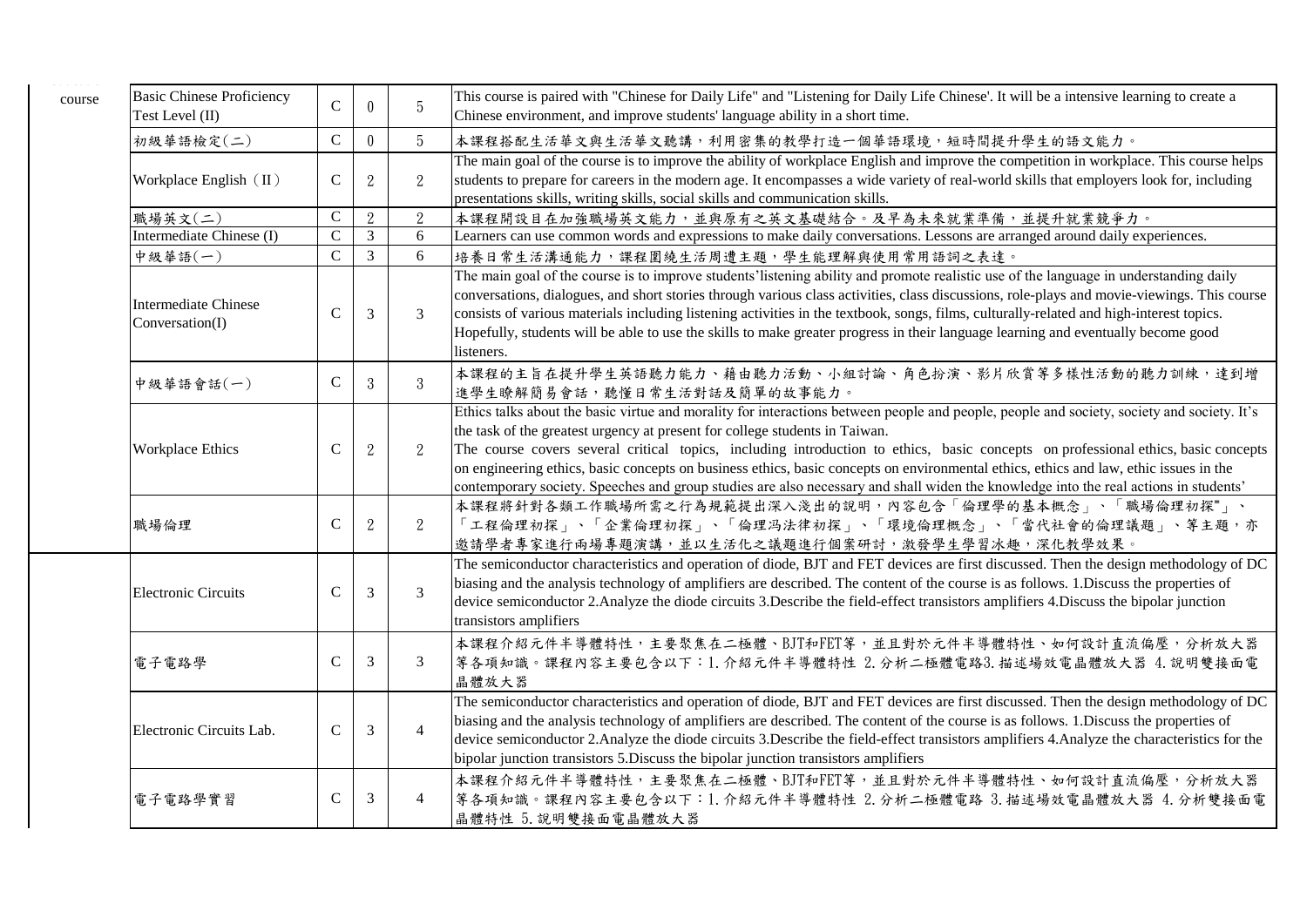| Computer Programming Lab. | $\mathsf{C}$  | 3 | $\overline{4}$ | This course is for introduction to programming and other more intermediate courses covering programming in C++. This course is aimed<br>at students with little or no programming experience. The course has an emphasis on achieving program clarity through structured and<br>object-oriented programming, software reuse and component-oriented software construction.                                                                                                                                                                                                                                             |
|---------------------------|---------------|---|----------------|-----------------------------------------------------------------------------------------------------------------------------------------------------------------------------------------------------------------------------------------------------------------------------------------------------------------------------------------------------------------------------------------------------------------------------------------------------------------------------------------------------------------------------------------------------------------------------------------------------------------------|
| 計算機程式設計實習                 | $\mathbf C$   | 3 | $\overline{4}$ | 本課程有系統的介紹計算機程式語言C++,使學生有整體的計算機程式設計概念和程式設計方法,讓學生可銜接後續相關的課<br>程。本課程可以針對部分基礎或是沒有基礎的學生進行授課。課程強調說明程式設計的結構化、物件導向設計,軟體可重複<br>使用特性以及區塊導向結構等觀念。                                                                                                                                                                                                                                                                                                                                                                                                                                                                                |
| Electronics               | $\mathcal{C}$ | 3 | 3              | We introduce the semiconductor characteristics and operation of diode, BJT and FET devices, and then learn the design methodology of<br>dc biasing and analysis technology of amplifiers. This course is to present only the technologies of integrated circuits in the field of<br>electronics.<br>1. Device Semiconductor Properties<br>2. Diode circuit analysis<br>3. The Field-Effect Transistors Amplifiers<br>4. The Bipolar Junction Transistors Amplifiers                                                                                                                                                   |
| 電子學                       | $\mathsf{C}$  | 3 | $\overline{3}$ | 本課程主要介紹二極體、BJT及FET元件半導體特性,直流偏壓設計,與放大器分析的各項知識。課程內容分成以下四部分:<br>一、 元件半導體特性。二、 二極體電路分析。三、 場效電晶體放大器。四、 雙接面電晶體放大器。                                                                                                                                                                                                                                                                                                                                                                                                                                                                                                          |
| Electronics Lab.          | C             | 3 | $\overline{4}$ | We introduce the physical characteristics and operation of the major semiconductor devices and the basic circuits, this course is to present<br>only the technologies of integrated circuits in the field of electronics. The course is divided into the following 5 parts:<br>1. The Characteristic Analysis of Diode<br>2. Characteristics of Field-Effect Transistors<br>3. Field-Effect Transistors Amplifiers<br>4. Characteristics of Bipolar Junction Transistors<br>5. Bipolar Junction Transistors Amplifiers                                                                                                |
| 電子學實習                     | $\mathcal{C}$ | 3 | $\overline{4}$ | 本課程主要介紹電子學領域中關於半導體元件、特性與基本電路的各項知識。分成以下五部分:<br>一、 二極體特性分析。 二、 場效電晶體特性分析。三 、 場效電晶體放大器。<br>四、 雙接面電晶體特性分析。五、 雙極性電晶體放大器。                                                                                                                                                                                                                                                                                                                                                                                                                                                                                                   |
| Digital Logic Design      | E             | 3 | 3              | The course covers the analysis, design and simplification of bath combinational and sequential systems. The topics of the course are as<br>follows. 1. Number systems, codes and their conversion method. 2. Boolean algebra and the corresponding operations and laws. 3.<br>Simplification for Boolean algebra and the operation method. 4. Combinational logic and the analysis method for the combination<br>circuit. 5. Programmable logic array, PAL and the FPGA. 6. Flip-flops and their characteristics. 7. Synchronous and asynchronous<br>sequential circuits and discuss the analysis and design methods. |
| 數位邏輯設計                    | E             | 3 | 3              | 使學生瞭解組合邏輯與序向邏輯電路之分析,設計及簡化之方法,內容包含:1.數系:數位系統所使用之各種數系及其轉換<br>之方法。2. 布氏代數:了解布氏代數的基本運算法和定律,及認識基本邏輯 及邏輯閘。3. 布氏代數之簡化: 介紹各種布氏代<br>數之簡化方法。4.組合邏輯:據布氏代數及邏輯閘,分析各種組合邏輯電路。5.可程式邏輯陣列:介紹PLA,PAL,FPGA等之<br>設計方法。6.正反器:介紹各種正反器電路及了解其基特性。7.同步與非同步序向電路:介紹各種同步與非同步序向電路分                                                                                                                                                                                                                                                                                                                                                                  |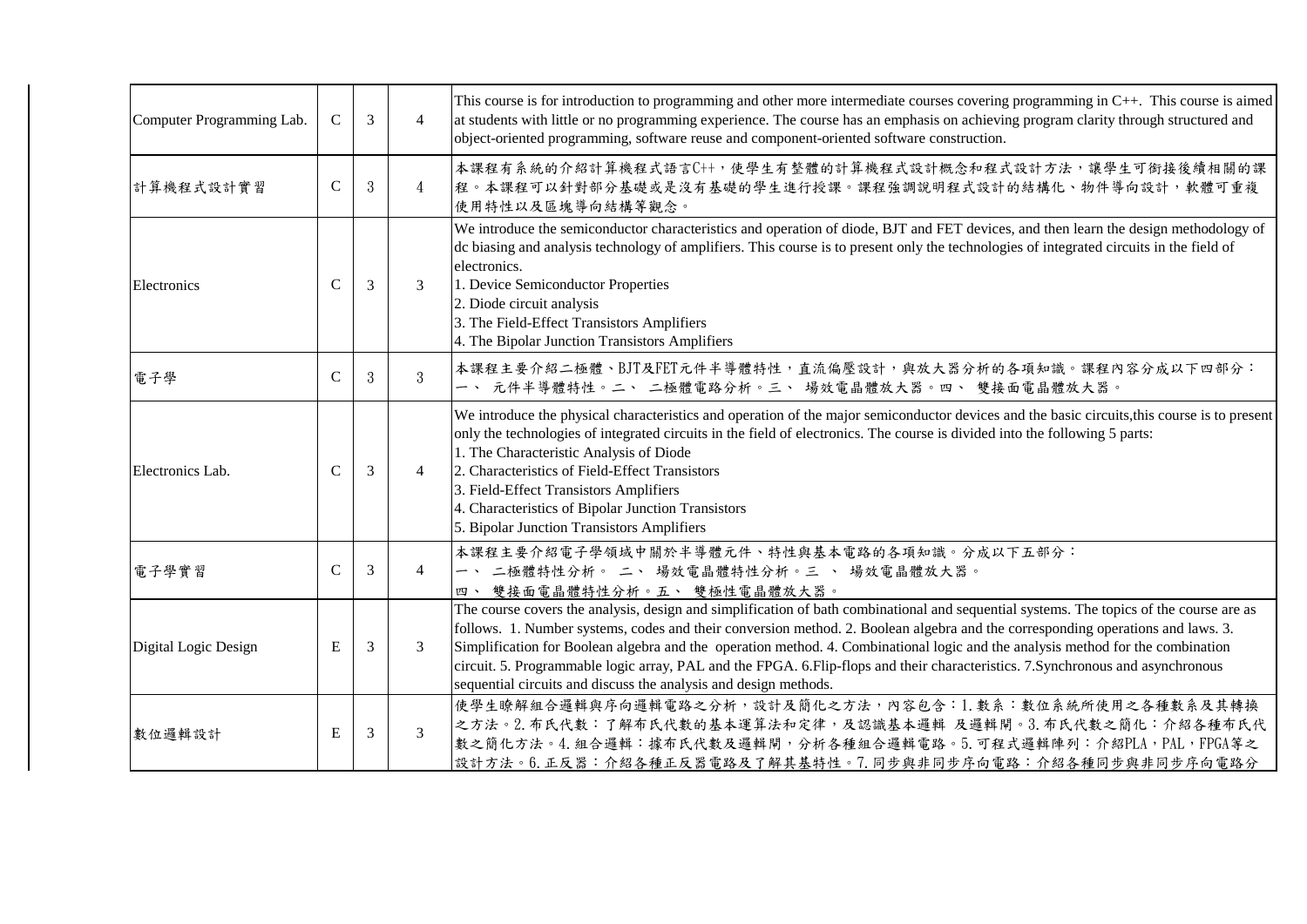|                      | Object Oriented Programming<br>Design                  | E         | $\overline{3}$ | $\mathcal{E}$  | The object–oriented Programming is an important for software technique. The application of object–oriented for information the<br>technique includes the object-oriented programming, object-oriented analysis and object-oriented design. The object-oriented<br>Programming will also become a future trend of software development. The characteristic of object-oriented Programming focus on the<br>data application of delivering, assembling, inheriting, packing and dynamic linking etc. This course adoption the follow sequence and<br>advance gradually to study the programming.                                                                                                         |
|----------------------|--------------------------------------------------------|-----------|----------------|----------------|-------------------------------------------------------------------------------------------------------------------------------------------------------------------------------------------------------------------------------------------------------------------------------------------------------------------------------------------------------------------------------------------------------------------------------------------------------------------------------------------------------------------------------------------------------------------------------------------------------------------------------------------------------------------------------------------------------|
|                      | 物件導向程式設計                                               | ${\bf E}$ | $\mathcal{S}$  | $\mathcal{S}$  | 物件導向是重要的軟體技術。物件導向技術在資訊上的應用涵蓋物件程式、物件分析、物件設計。物件導向技術也成為軟體<br>發展的未來趨勢。物件導向程式語言的特徵是資料經傳遞、組合、繼承、封裝及動態連結等觀念的應用。本課程採用循序漸<br>進的方式,學習物件導向的程式設計,利用物件導向系統來解決問題。                                                                                                                                                                                                                                                                                                                                                                                                                                                                                                                                                   |
|                      | Applications of single chip<br>microcomputer Lab.      | ${\bf E}$ | $\overline{3}$ | $\overline{4}$ | Today, since intelligent electronic or automatic control systems are usually designed by single chip microcomputer, this course is<br>designed for the students who intend to know how to design and develop the above products or systems. This course includes : .<br>Introduction of single chip microcomputer • Development system of single chip microcomputer • Single chip microcomputer<br>architecture interfacing and programming technique • Application of single chip microcomputer                                                                                                                                                                                                      |
|                      | 單晶片微電腦原理應用實習                                           | E         | 3              | 4              | 目前智慧型電子產品或自動化控制系統,常以單晶片微電腦及週邊介面設計出此類產品,故本課程之設計即以業界人才需求<br>, 教授相關知識, 應用於相關產品之研發及製作。<br>本課程主要內容如下: • 單晶片微電腦系列介紹 • 單晶片微電腦之發<br>展系統介紹 · 單晶片微電腦系統結構、週邊界面及程式技巧之介紹 · 單晶片微電腦應用實例介紹                                                                                                                                                                                                                                                                                                                                                                                                                                                                                                                            |
|                      | Computer Architecture and<br>Organization              | E         | $\overline{3}$ | $\overline{3}$ | The course discusses the organization and architecture for the computer, including the input, output and processors. The topics of the<br>course are as follows. 1. Basic concept of the computer 2. Impelemtaion of the architecture, such as the processing units and hierarchical<br>design. 3. Data format, the instructions and the data path designs for the data and control units. 4. Macro modules design, such as the<br>memory organization, cache and memory.                                                                                                                                                                                                                             |
|                      | 計算機組織與結構                                               | ${\bf E}$ | 3              | 3              | 這門課程主要介紹計算機組織和結構的內容,包含輸入輸出和處理單元。課程內容包含以下幾項:1.基本計算機和計算觀念<br>2. 基礎設計方法、處理器基本概念和階層設計 3. 資料表示法、指令集、資料和控制單元設計4. 記憶體組織、快取記憶體、系<br>統組織 4. 網際網路應用:探討主從架構下通訊、E-mail以及網站瀏覽器等應用程式                                                                                                                                                                                                                                                                                                                                                                                                                                                                                                                                |
|                      | <b>Computer Network</b><br>Programming Design Practice | E         | 3              | $\mathcal{F}$  | This course provides an introduction to computer networks and the teaching materials are as follows: 1. Data Transmission: It discusses<br>the encoder and decoder :method for the data. 2. Packet Transmission: It describes the packet format and illustrates the relationship<br>between the packet format and the transmission format 3. The connection among different networks: It discusses the TCP/IP protocols<br>and the applications for the world wide web 4. Web applications: It describes the client and server architecture, E-mail and the web<br>browser 5.Programming project: The teacher manages several students into a set of group. Each group should implement the dedicated |
| 專業課程<br>Professional | 計算機網路程式設計實習                                            | ${\bf E}$ | 3              | 3              | 本課程將介紹計算機網路系統運作。討論主題包括以下內容:1.資料的傳輸:介紹資料如何以電子訊號進行編碼,以及網路<br>訊號的方式。2. 封包的傳輸:說明組成一個封包方式,並探討計算機採用封包格式與傳遞資料方式的關聯性。。。3. 異質網<br>路的連接:介紹TCP/IP,通訊協定運作以及應用於全球性網路的觀念 5. 主題實作的單元:規劃教學活動讓學生能以多人一組<br>的型態,進行實作所學的計算機網路運作。                                                                                                                                                                                                                                                                                                                                                                                                                                                                                          |

Courses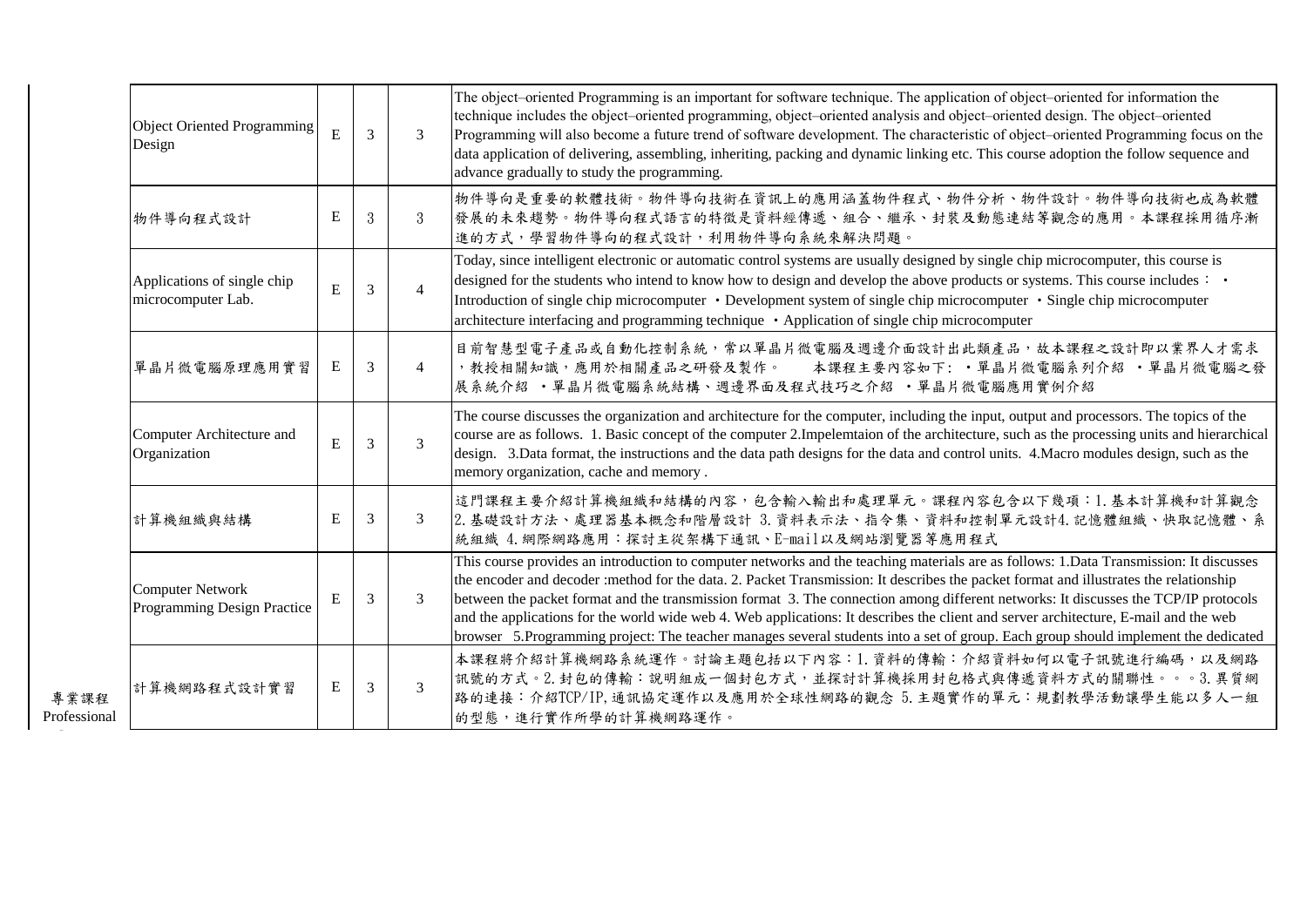| <b>Advanced Mathematics</b>                                              | ${\bf E}$   | 3              | 3              | i rimea encun ooara is part or uic encun octween uic parts ana parts or uic copper, anci-a series or pianning, engravea on a ooara,<br>providing electronic components in the installation, the main support when the interconnection. Printed circuit board industry upstream<br>for the glass fiber, resin and other materials suppliers, the middle of the copper foil substrate, printed circuit board manufacturers,<br>downstream for all types of electronic products suppliers. With the increasing demand for electronic products in the global consumer<br>market, which leads to the rapid growth of PCB industry, the demand for PCBs is increasing. Therefore, we need the relevant system of<br>scale talent cultivation. To train students to enhance the circuit board industry in the face of future challenges to other countries need to |
|--------------------------------------------------------------------------|-------------|----------------|----------------|-------------------------------------------------------------------------------------------------------------------------------------------------------------------------------------------------------------------------------------------------------------------------------------------------------------------------------------------------------------------------------------------------------------------------------------------------------------------------------------------------------------------------------------------------------------------------------------------------------------------------------------------------------------------------------------------------------------------------------------------------------------------------------------------------------------------------------------------------------------|
| 進階數學                                                                     | E           | 3              | $\overline{3}$ | 印刷電路板是將零件與零件之間複雜的電路銅線,經過一系列的規劃後,刻在一塊板子上,提供電子零組件在安裝、互連時<br>的主要支撑體。印刷電路板產業上游為玻璃纖維、樹脂等材料的供應商,中游為銅箔基板、印刷電路板製造業者,下游為各<br>類電子產品的供應商。隨著全球消費市場對電子產品的需求日益增大,進而帶動PCB產業迅速成長,因此各國PCB的人才需求<br>日增,故我國更需要具有規模人才培育的相關制度,故開設此課程,藉由實作訓練學生,以提升電路板產業面臨未來其它國                                                                                                                                                                                                                                                                                                                                                                                                                                                                                                                                                                                                                     |
| <b>Computer Networks</b>                                                 | ${\bf E}$   | 3              | 3              | This course is an introduction to computer networks and teaches students, with no prior knowledge of TCP/IP, everything they need to<br>know about the subject. The textbook is a comprehensive book uses hundreds of figures to make technical concepts easy to grasp, as well<br>as many examples, which help tie the material to the real-world.                                                                                                                                                                                                                                                                                                                                                                                                                                                                                                         |
| 計算機網路                                                                    | ${\bf E}$   | 3              | 3              | 本課程將介紹計算機網路系統。討論的主題包括下列四個部份:1. 資料的傳輸:資料如何以電子訊號編碼,如何傳遞這些訊<br>號。2. 封包的傳輸:如何組成一個封包,計算機為何要採用封包的方式傳遞資料。3. 異種網路的連接:CP/IP,如何應用於<br>全球性的網路。4. 網路的應用:主從架構下的通訊,E-mail,網站瀏覽器等應用程式。                                                                                                                                                                                                                                                                                                                                                                                                                                                                                                                                                                                                                                                                                     |
| Printed Circuit Board Layout                                             | $\mathbf E$ | $\mathfrak{Z}$ | $\mathfrak{Z}$ | 1. Product prototype production and measurement capabilities.<br>2. The circuit layout and production capabilities.<br>3. Plan and maintain the automatic control system and integrate the system with the production equipment.<br>4. Students can self-architect devices through a hardware device such as a programmable controller, a wireless communication module, a<br>sensing module, and a human-machine interface.<br>5. Integrate systems, existing software instructions and measurement techniques, and measure data, statistics and analysis.                                                                                                                                                                                                                                                                                                 |
| 印刷電路板佈局                                                                  | E           | 3              | 3              | 本課程將介紹印刷電路板佈局。討論的主題包括下列五個部份:一、產品雛型製作及量測能力。二、電路佈局及製作能力。<br>三、規劃、維護自動控制系統,並將系統與生產設備整合。四、可透過可程式控制器、無線通訊模組、感測組與人機界面等<br>硬體設備來使學生自我架構設備聯網。五、整合系統、現有軟體指令及量測技術,擷取量測資料、統計及分析。                                                                                                                                                                                                                                                                                                                                                                                                                                                                                                                                                                                                                                                                                       |
| Internet-of-Thing Technology                                             | E           | $\mathfrak{Z}$ | 3              | This course mainly introduces the definition, development and architecture of Internet of Things (IoT), and then discusses the<br>technologies of management, connection, and device layers. The issues of security and big data are also included in this course. The<br>course aims to help to students to build up the professional knowledge of IoT and implementation skill of development of IoT system.                                                                                                                                                                                                                                                                                                                                                                                                                                              |
| 物聯網技術                                                                    | $\mathbf E$ | 3              | $\overline{3}$ | 本課程主要介紹物聯網的定義、發展、架構,並進一步討論應用層、網路層及感知層的技術,以及物聯網安全及大數據等議<br>題,並透過實作以建立學生在物聯網方面的專業知識與實作能力。                                                                                                                                                                                                                                                                                                                                                                                                                                                                                                                                                                                                                                                                                                                                                                     |
| Implementation of<br>Microcontroller and<br><b>Interaction Interface</b> | ${\bf E}$   | 3              | $\overline{3}$ | Microcontroller is very important when designing the creative products. The course contains the several parts. First, the creative<br>implementation by using the microcontroller is discussed. Second, the necessary programming skills for hardware peripherals are<br>reviewed. Third, the basic hardware peripherals of microcontroller, containing the basic input/output, LCD, timer, ADC and PWM, are<br>illustrated. Fourth, the life demand is observed and students are encouraged to design the prototype by using the PCB board or others.                                                                                                                                                                                                                                                                                                      |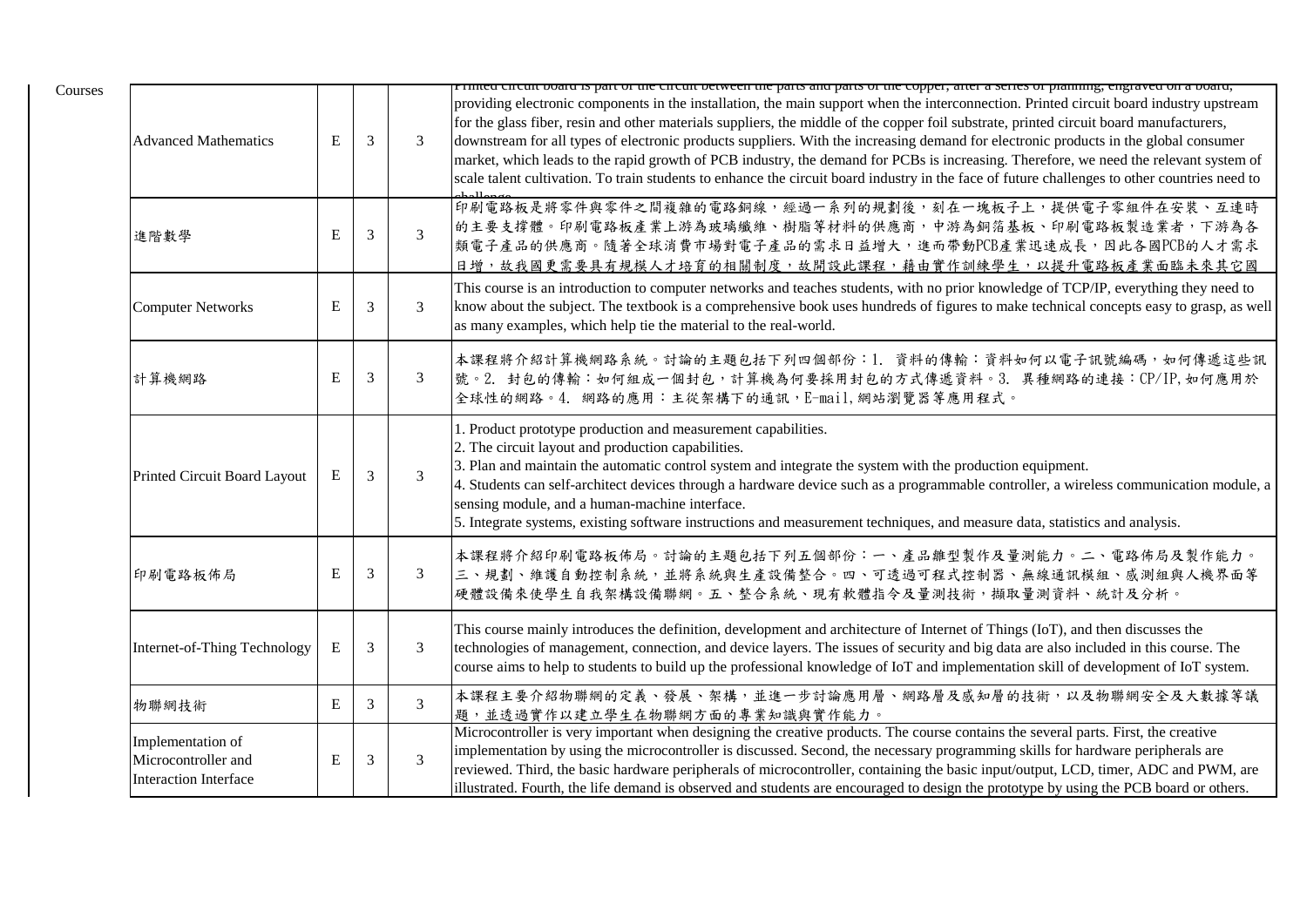| 微控制器與互動介面實作                                | E           | 3              | 3             | 微控制器整合可以達成創意設計和實作。本課程的內容有︰第一是介紹應用微控制器的創意實作的種類;第二複習控制硬體<br>所需的韌體程式內容;第三是學習微控制器五大周邊介面,分別是:基本輸入輸出、計時器、LCD顯示功能、類比數位轉換、<br>脈波寬度調變等;第四是思考整合周邊硬體以達成日常生活的創意作品實作,讓同學開發韌體程式於PCB電路板或是麵包版,<br> 驗證離型系統的功能。教學目標是讓同學習得一款微控制器功能,培養學生觀察日常生活產品不足之處,並達成系統整合能<br>力的創意產品設計;第五部份則是期末專題報告實作,使用一周進行小組題目內容實作,與老師互動討論。                                                                                                                                                                                                                                                                                                                                                                                                                                                                                                                                                                                   |
|--------------------------------------------|-------------|----------------|---------------|--------------------------------------------------------------------------------------------------------------------------------------------------------------------------------------------------------------------------------------------------------------------------------------------------------------------------------------------------------------------------------------------------------------------------------------------------------------------------------------------------------------------------------------------------------------------------------------------------------------------------------------------------------------------------------------------------------------------------------------------------------------------------------------------------------------------------------------------------------------------------------|
| <b>Printed Circuit Board</b><br>Production | E           | 3              | 3             | Printed circuit board is part of the circuit between the parts and parts of the copper, after a series of planning, engraved on a board,<br>providing electronic components in the installation, the main support when the interconnection. Printed circuit board industry upstream<br>for the glass fiber, resin and other materials suppliers, the middle of the copper foil substrate, printed circuit board manufacturers,<br>downstream for all types of electronic products suppliers. With the increasing demand for electronic products in the global consumer<br>market, which leads to the rapid growth of PCB industry, the demand for PCBs is increasing. Therefore, we need the relevant system of<br>scale talent cultivation. To train students to enhance the circuit board industry in the face of future challenges to other countries need to<br>challenge. |
| 印刷電路板製作                                    | E           | 3              | 3             | 印刷電路板是將零件與零件之間複雜的電路銅線,經過一系列的規劃後,刻在一塊板子上,提供電子零組件在安裝、互連時<br>的主要支撑體。印刷電路板產業上游為玻璃纖維、樹脂等材料的供應商,中游為銅箔基板、印刷電路板製造業者,下游為各<br>類電子產品的供應商。隨著全球消費市場對電子產品的需求日益增大,進而帶動PCB產業迅速成長,因此各國PCB的人才需求<br>日增,故我國更需要具有規模人才培育的相關制度,故開設此課程,藉由實作訓練學生,以提升電路板產業面臨未來其它國<br>家競爭挑戰之需。                                                                                                                                                                                                                                                                                                                                                                                                                                                                                                                                                                                                                            |
| Mobile Phone Programming<br>Design         | E           | 3              | 3             | The objective is to teach students the basic concept of mobile programming. Android will be selected as the target platform for practice.<br>This course will describe the architecture and applications of handheld devices which include handheld devices overview, architecture of<br>Android system, Android development tools installation, user interface description and design, Android application program framework<br>and design. There are many examples and lab assignments will be provided for students for hands-on experiences on handheld devices<br>design and application with Java.                                                                                                                                                                                                                                                                       |
| 手機程式設計                                     | E           | 3              | $\mathcal{F}$ | 教導學生開發手機程式的基礎概念,並以 Android 為平台,進行手機程式開發的訓練。本課程將介紹手持式裝置的架構與應用程式<br>設計方法,並以Android系統為例,介紹Android系統的架構及包含圖形化使用者介面、GPS、語音與藍芽通訊、圖片播放與網路等等各<br>種功能。除了分析Android系統的運作原理外,並將詳細說明開發Android應用程式的方法與技術,以協助學生發揮創意擴展手持式裝置<br>的多元應用,本課程將著重概念的建立、以豐富的範例與習題等來加強學習效果。                                                                                                                                                                                                                                                                                                                                                                                                                                                                                                                                                                                                                            |
| <b>Surface Mount Technology</b>            | $\mathbf E$ | $\mathfrak{Z}$ | 3             | This course will train students with the SMT technology.                                                                                                                                                                                                                                                                                                                                                                                                                                                                                                                                                                                                                                                                                                                                                                                                                       |
| 表面黏著技術                                     | E           | $\mathfrak{Z}$ | 3             | 本課程將使學生熟悉SMT製程技術。                                                                                                                                                                                                                                                                                                                                                                                                                                                                                                                                                                                                                                                                                                                                                                                                                                                              |
| Introduction to Artificial<br>Intelligent  | E           | 3              | 3             | The course describes the topics of the artificial intelligent, including the concept, the traditional theory methods and the future artificial<br>applications. The topics of the course are as follows. 1. Discuss the basic concept of the artificial intelligent 2. Desrbie many theories for<br>the artificial intelligent 3. Explore the direction and applications for the artificial intelligent                                                                                                                                                                                                                                                                                                                                                                                                                                                                        |
| 人工智慧概論                                     | E           | 3              | 3             | 本課程將會介紹人工智慧的基礎觀念、各種人工智慧理論以及未來人工智慧方向及應用。課程的內容將包含以下主題: 1. 介<br>紹人工智慧的基礎觀念 2. 討論各種人工智慧理論3. 探討未來的人工智慧方向和應用                                                                                                                                                                                                                                                                                                                                                                                                                                                                                                                                                                                                                                                                                                                                                                         |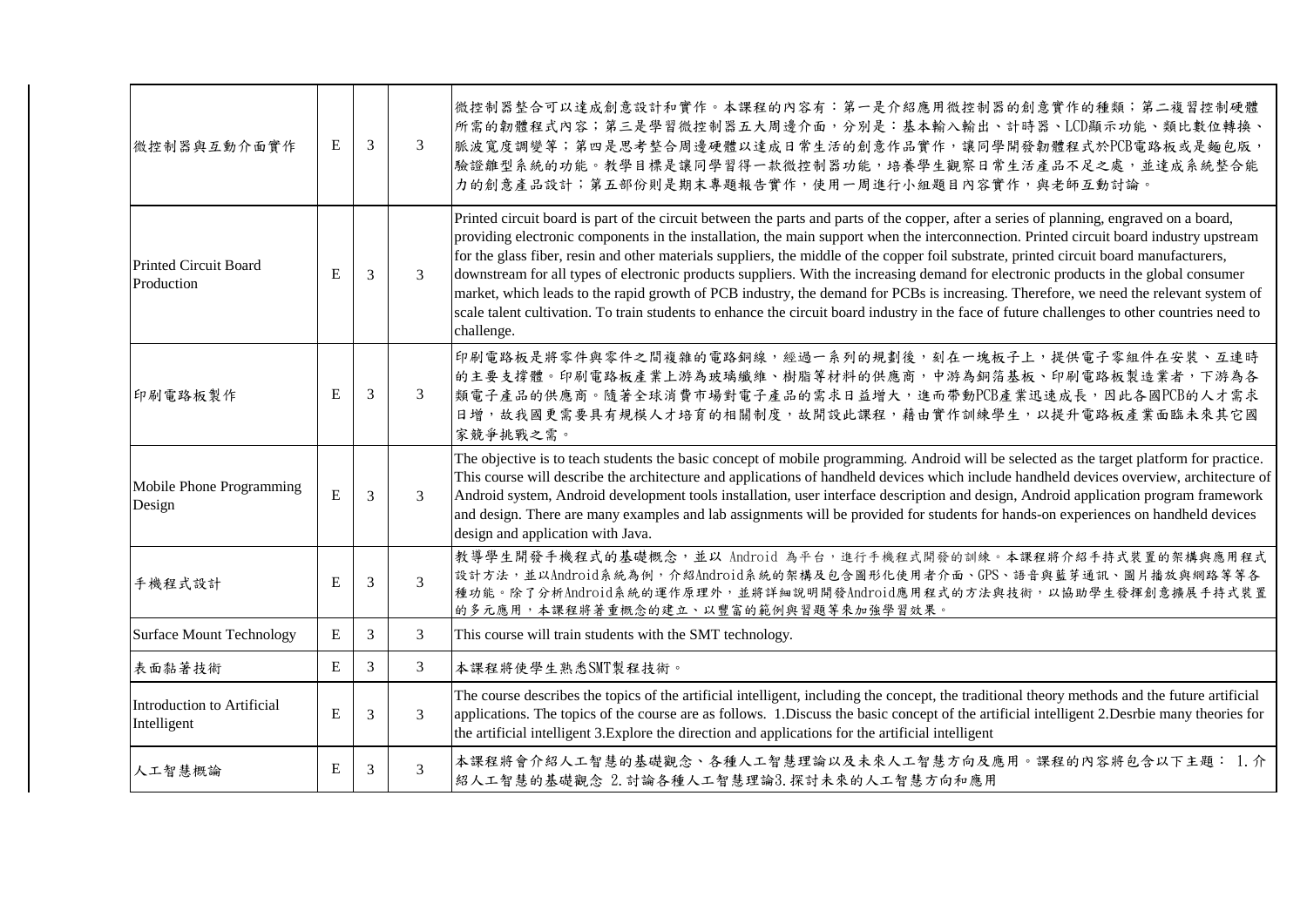|                                                 | <b>Basics in Intelligent Robot</b><br><b>Designs Practice</b> | $\bf E$   | $\overline{3}$ | $\overline{4}$ | The course is designed with the "learning by doing" concept in mind to help students acquire the basic knowledge about intelligent robot<br>designs. 1. The basic knowledge and skills in designing a mobile robot platform;2. Control the mobile robot with Arduino<br>microcontrollers;3. Sensor calibration, PWM motor control and circuit layout, line detection with center of mass techniques, and a racing<br>contest.                                                                                                                                                                                                                                                                                                                                                                                                                                                                                                     |
|-------------------------------------------------|---------------------------------------------------------------|-----------|----------------|----------------|-----------------------------------------------------------------------------------------------------------------------------------------------------------------------------------------------------------------------------------------------------------------------------------------------------------------------------------------------------------------------------------------------------------------------------------------------------------------------------------------------------------------------------------------------------------------------------------------------------------------------------------------------------------------------------------------------------------------------------------------------------------------------------------------------------------------------------------------------------------------------------------------------------------------------------------|
|                                                 | 智慧機器人設計概論實習                                                   | Е         | 3              | $\overline{4}$ | 有鑑於國家未來對於「智慧型機器人」相關跨領域應用設計人才的需求,本課程擬以「做中學」的模式,培養學生在「智慧<br>型機器人」跨領域應用設計的基礎能力。除了以相關的競賽活動,持續維持學生們的學習興趣外,也希望能讓學生進一步學<br>到如何整合相關知識與技術,以解決實際的問題。課程內容如下:1. 培養學生在「智慧型機器人」跨領域應用設計的基礎能<br>力。2. 訓練學生以 Arduino為基礎設計與控制智慧輪型機器人系統。3. 期末競速比賽                                                                                                                                                                                                                                                                                                                                                                                                                                                                                                                                                                                                                                                                                                     |
|                                                 | <b>Industry Practice Internship</b><br>(1)                    | ${\bf E}$ | 6              | 26             | The primary objective of the Business Internship course is to enhance the theoretical knowledge received in the classroom with practical<br>on the job experiences. With the completion of the course in business, students have an opportunity, within an approved internship, to<br>both apply and observe many of the tools, principles, and practices learned in the classroom in a real world business, industry, or<br>governmental setting. During the internship period, students are expected to acquire work experience, interrelationship, and new skill and<br>knowledge from the business supervisors and school advisor. Meanwhile, after the integration of theory and practice implementation,<br>students are not only hoped to elaborate their skill but also be able to ad $\mu$ ust themselves to real interaction in a business environment<br>and become an excellent, competitive employer in the further. |
|                                                 | 產業實務實習(一)                                                     | E         | $6\,$          | 26             | 本課程在學生進入職場前,提供機會瞭解職場生態,以及應用所學之機會,讓學生體槿並整合學期過程當中,各項課程學習<br>心得的整合與實際應用。學生於實習期間,除實際體驗職場的工作環境與人際關係之外,並透過業界業師與本系指導老師的<br>共同指導,讓學生能夠更為深入的瞭解與正確的認知。經過理論與實務的整合實作之後,讓學生發揮所學之外,更能因應職<br>場實際環境,調整自己的心態與工作態度,蛻變為職場所需的優秀員工,以強化學生的就業競爭力。                                                                                                                                                                                                                                                                                                                                                                                                                                                                                                                                                                                                                                                                                                        |
| 產業實習課程 (2)<br>Industry<br>Internship<br>Program | <b>Industry Practice Internship</b>                           | ${\bf E}$ | 6              | 26             | This course provides opportunities for students to understand the workplace ecology and apply the opportunities they have learned before<br>they enter the workplace, so that students can integrate and integrate the learning and understanding of each course. During the<br>internship, students will not only experience the working environment and interpersonal relationship in the workplace, but also provide<br>students with a deeper understanding and correct understanding through the joint guidance of industry teachers and departmental<br>instructors. After the integration of theory and practice, students will be able to adjust their mentality and work attitude in accordance<br>with the actual environment of the workplace, and become an excellent employee in the workplace to strengthen the employment<br>competitiveness of students.                                                          |
|                                                 | 產業實務實習(二)                                                     | E         | $6\phantom{1}$ | 26             | 本課程在學生進入職場前,提供機會瞭解職場生態,以及應用所學之機會,讓學生體槿並整合學期過程當中,各項課程學習<br>心得的整合與實際應用。學生於實習期間,除實際體驗職場的工作環境與人際關係之外,並透過業界業師與本系指導老師的<br><b>共同指導,讓學生能夠更為深入的瞭解與正確的認知。經過理論與實務的整合實作之後,讓學生發揮所學之外,更能因應職</b><br> 場實際環境,調整自己的心態與工作態度,蛻變為職場所需的優秀員工,以強化學生的就業競爭力。                                                                                                                                                                                                                                                                                                                                                                                                                                                                                                                                                                                                                                                                                                |
|                                                 | <b>Industrial Practice Internship</b><br>(3)                  | ${\bf E}$ | 6              | 26             | The primary objective of the Business Internship course is to enhance the theoretical knowledge received in the classroom with practical<br>on the job experiences. With the completion of the course in business, students have an opportunity, within an approved internship, to<br>both apply and observe many of the tools, principles, and practices learned in the classroom in a real world business, industry, or<br>governmental setting. During the internship period, students are expected to acquire work experience, interrelationship, and new skill and<br>knowledge from the business supervisors and school advisor. Meanwhile, after the integration of theory and practice implementation,<br>students are not only hoped to elaborate their skill but also be able to ad $\mu$ ust themselves to real interaction in a business environment<br>and become an excellent, competitive employer in the further. |